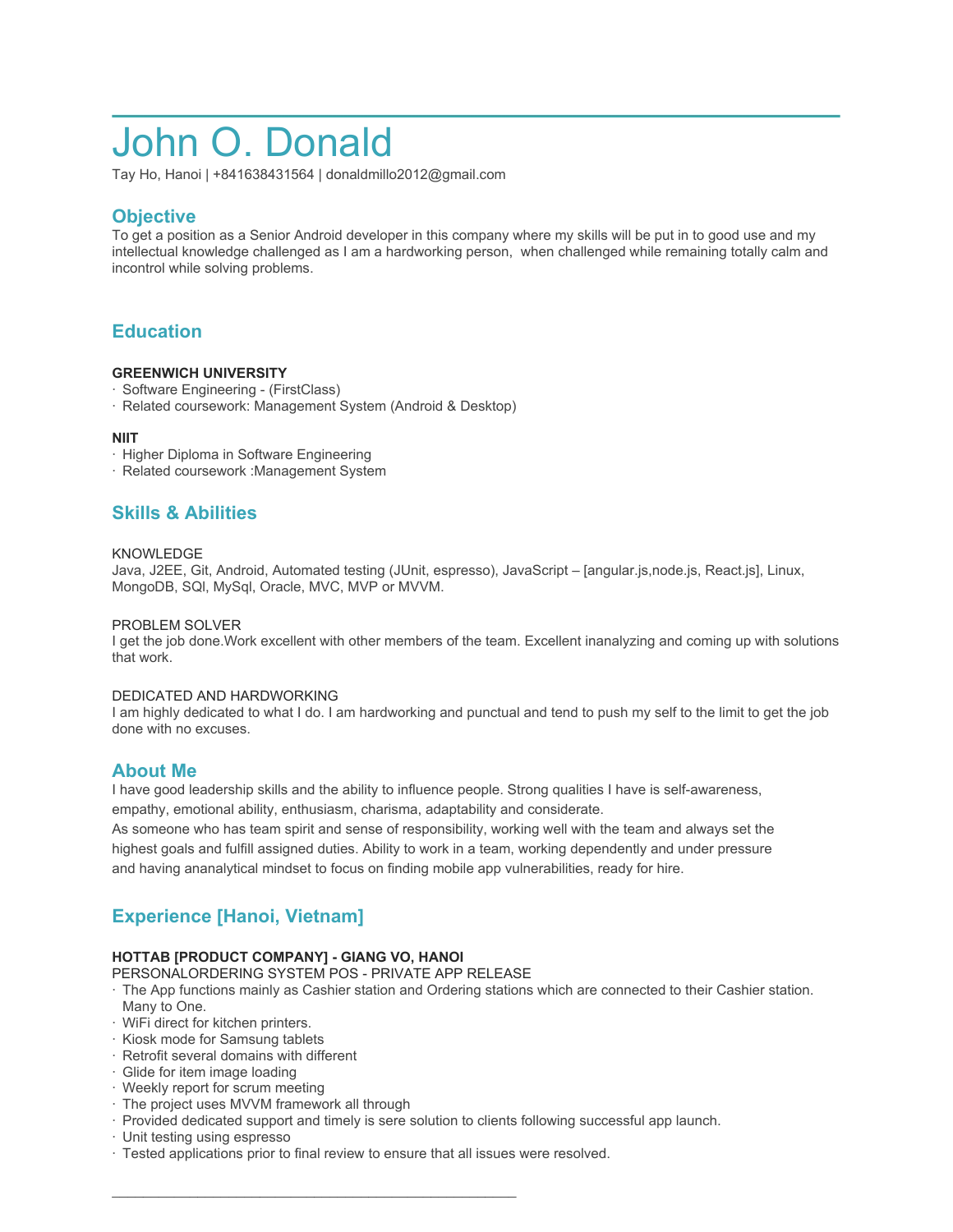### **CODELOVERS [OUT-SOURCING COMPANY] - DING CONG**

### **\_\_\_\_\_\_\_\_\_\_\_\_\_\_\_\_\_\_\_\_\_\_\_\_\_\_\_\_\_\_\_\_\_\_\_\_\_\_\_\_\_\_\_\_\_\_\_\_\_\_\_\_ TOGETHER** APP - NOT PUBLISHED (COMPANY CONCERN)

- · Together is a Chatting application, where user can create profiles, connect with other profile and send instant messaging using Fire-base Cloud Messaging.
- · Involved in all aspects of the Android app life-cycle from research and planning through deployment and post-launch support.
- · Implemented MVP framework.
- · Firebase api for back-end database
- · Unit Testing

### **NORINA APP** - PUBLISHED: [HTTPS://PLAY.GOOGLE.COM/STORE/APPS/DETAILS?ID=JP.CO.ZEROTOONE.NORINA](https://play.google.com/store/apps/details?id=jp.co.zerotoone.norina)

- · A Japanese Taxi app
- · Restructure App from basic MVC to MVP
- · Researched and developed Geographical-based like Grab using google-map api for locating passengers.
- · Implemented push notification for progress update for both drivers and passengers.
- · Finding app vulnerabilities to ensure app security. Clients request.

# **Experience [Cape Town, South Africa]**

#### **Junior Business Analyst**

Responsible for the Mobile meeting room technology such as the Demo cellphones which allow us and the stakeholders to test the Mobile application. Assigned by Business Analyst.

Responsible for converting the Business Required Specifications into User story on multiple projects, example Old Mutual Namibia. The purpose of the User story is to simplify the BRS into sprints which any stakeholder will be able to understand. The multiple projects we work on I have displayed it in our Mobile meeting room wall using vinyl tape and for each project there will be a list of User story in chronological order. This User story falls part of an Agile Methodology, quick way of doing things because of multiple projects worldwide. Assigned by the Senior I.T Manager.

We had 10-15 minute scrum meetings every day which addresses the following:

- A) What have you completed since the last meeting?
- B) What do you plan to complete by the next meeting?
- C) What is getting in your way?

Responsible for test pack assigned by Senior Business Analyst, Copy deck that enabled me to check grammar and punctuation of the App and Test pack to ensure that the functionality of the App working.

Worked on a collaboration platform called Trello which allow me to communicate with our I.T vendor and see if the bugs were corrected. Any bugs I found when testing in the Beta stage app I will screen shot it or write a report then e-mail it to our I.T vendor, I will then do quality assurance testing to ensure that the bug has been fixed by testing the app again assigned by the Senior I.T Manager.

Developed test cases such as the test pack and copy deck then approved by the Senior Business Analyst, the mobile team will then test the Mobile application. Assigned by the Senior I.T Manager.

Emergency services are an applet within our Old Mutual Mobile application. It enables clients to contact their nearest police station.The task I have carried out was contacting approximately 1000 Police stations within South Africa confirming that their contact details are correct in lieu of providing an enhanced customer experience. This piece of work is quite important as customers would use it in an emergency situation. Assigned by the Demand Manager.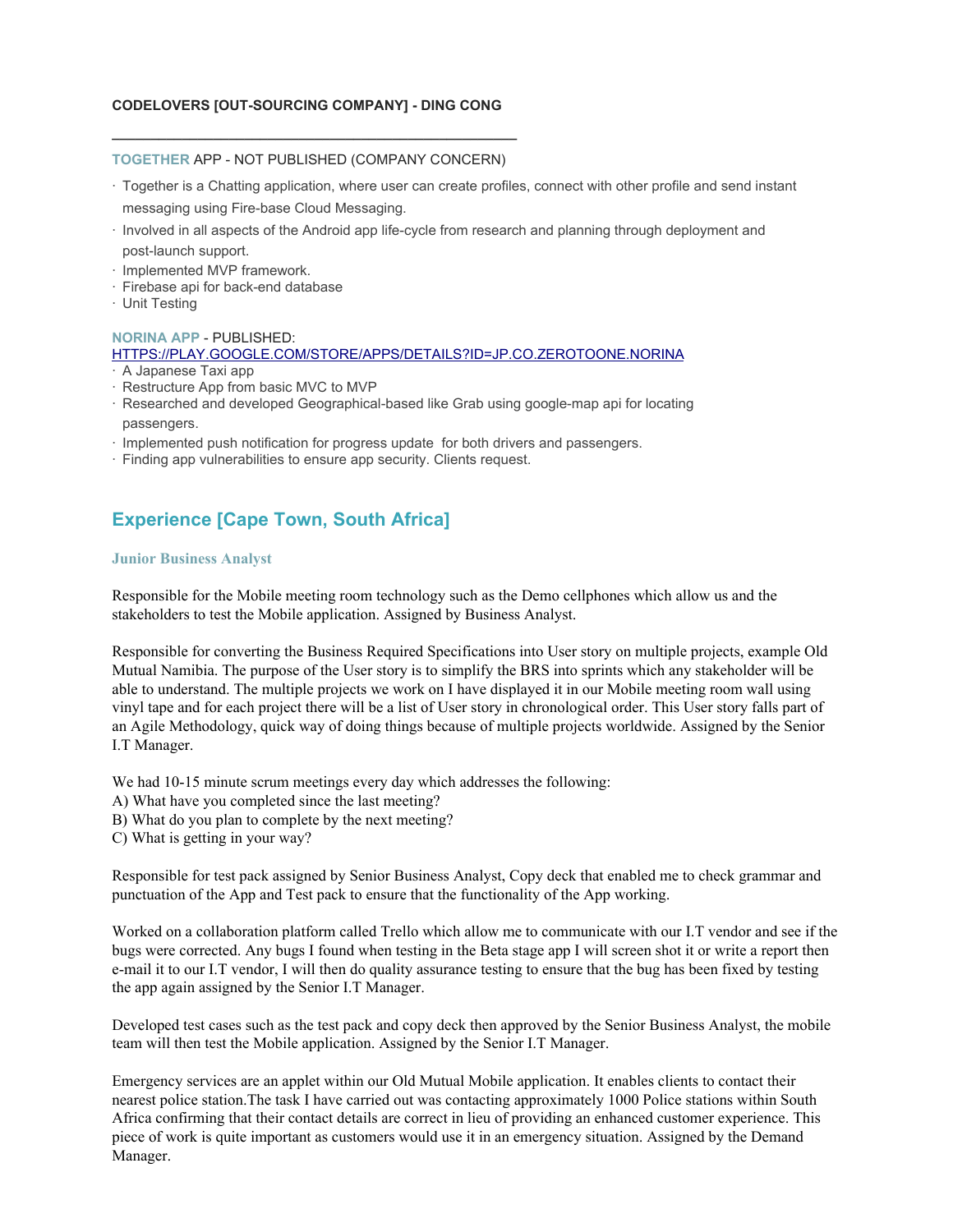### **Project Manager**

Responsible for monitoring the department assets by extracting information from the intranet Billing Register and comparing with real time information by walking the floor and requesting each employee cost center number within Customer Engagement Department divided into 3 segments Analytics, Data & Aggregation and Mobile Solutions which lead to reduction of cost by correcting the cost center numbers and updating it on the Billing Register (Asset Management). Assigned by Office Programmed Manager/Line Manager.

Drafted M.S Project sheet on my 6 month internship, broken up into identifiable work activities (deliverables) and completion date of each activity (milestones) assigned by the Senior Project Manager. Drafted invoice and then approved by Operational Manager that allow our internal stakeholders to hire the Mobile meeting room.

Drafted change request form approved by the Operational Manager if the change request is less than 8 hours of work then will be added to the Technical plan if the change request is more than 8 hours of work then will be added to the Demand schedule, the change request will go through the entire life cycle, causes of this can be change in scope or bugs which can have a negative impact on the project because of overspending on Project.

Project Administration – Drafted a Minute template and then approved by the Project Administrator, responsible for the weekly Mobile Solutions team, Senior I.T Manager and Senior Project Manager weekly minutes. Updated the minutes on SharePoint which allowed the Mobile Solution team to review the minutes and prepare for the upcoming meeting.

Responsible for seeking 3 best quotations then approved the quotation by the Line Manager then send the vendor application form if the vendor not on our database. I will update the vendor application on Iprocurement founded on Oracle which will then be approved by Line Manager, Business Lead Manager and then General Manager. I will then take the hard copy to the Line Manager, Business Lead Manager and General Manager to be signed then hand delivered to the Finance Department which will do the final process of the payment to the vendor. Communicate and follow up regularly with the payment of invoices to the Finance Department.

Responsible for paying 1.3 Million Rand to our I.T vendor, 13 resources which are responsible for the actual coding and binary of the Mobile application. This process is similar to above bullet point.

Responsible for IExpense claims which was direct cost such as Mobile devices paid by our team members and reimbursing them.

Verifying international teleconference calling details with various in-Africa countries (stake holders) within Old Mutual. Drafting a snag list which was used to identify the outstanding activities needed to be done in-order to complete the new mobile meeting room.

Editing letters that need to be hand delivered to Executive stakeholders who were unable to attend a mobile conference held early January.

Responsible for requesting I.T services and desktop services via snow request. Ad-hoc task. Assisting on the Old Mutual Two Oceans App – I have volunteered to assist with the Staff activation for this app by demoing the App functionality to staff members. Participated in web editing. Saving of images/screenshots in the correct folder on our website which allow our clients guidance on navigating our mobile application assigned by the Communication Manager.

Market Research assigned by General Manager. Created a Market survey to what extent will individuals that not our clients download Old Mutual Application based on their interest.

### **Achievement**

Developed high-quality and robust product.e.g.HotTabPOSv1&v2.

Won second-place prize in IT competition-province level.

Four(4+) years' experience in Android app development, with working experience letter from both company, with apps on playstore. Available on request

Worked with both start-ups and out-sourcing companies